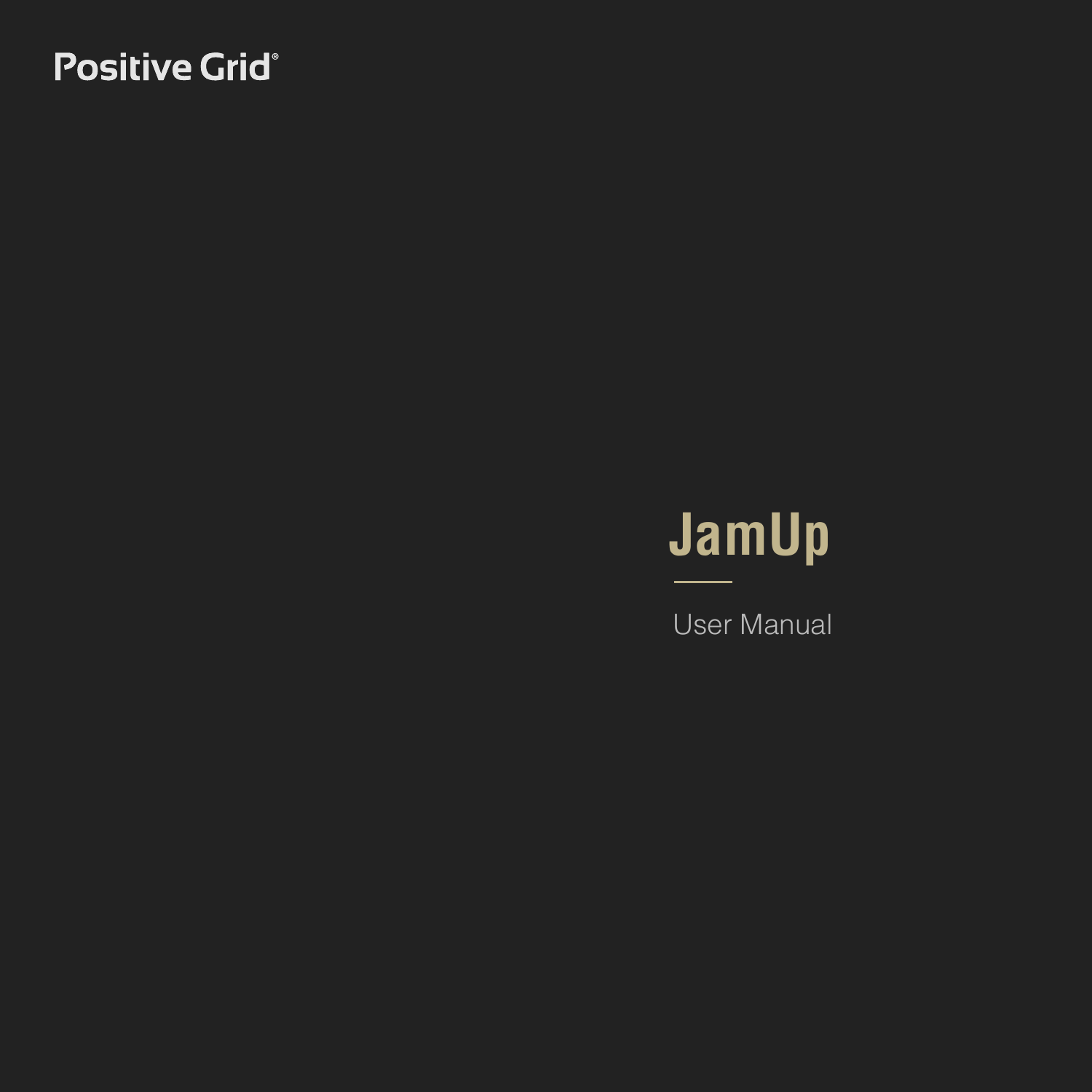## **CONTENTS**

### **JamUp User Manual**

| Introduction                                                                                                                                                                         | 3  |
|--------------------------------------------------------------------------------------------------------------------------------------------------------------------------------------|----|
| <b>Quick Start</b>                                                                                                                                                                   | 3  |
| <b>Headphone Practice</b><br>Recording<br>Live<br><b>Tips</b>                                                                                                                        |    |
| <b>General Setups</b>                                                                                                                                                                | 4  |
| Amp and Effect                                                                                                                                                                       | 5  |
| Overview<br>Signal Path<br>Control Panel<br>Signal Path Order<br>Select Different Amp/FX Models<br>Select Effects from the Same Category<br>Delay Effect BPM Sync                    |    |
| Preset                                                                                                                                                                               |    |
| Overview<br>Save, Rename, Description, Category<br>Overwrite Preset<br>Use a Different Bank<br>How to Share Preset<br>Select Effects from the Same Category<br>Delay Effect BPM Sync |    |
| Jam Player                                                                                                                                                                           |    |
| <b>Phrase Sampler</b>                                                                                                                                                                | 10 |

| 8-Track Recorder System                                                                                                                                                                                                    | 11 |
|----------------------------------------------------------------------------------------------------------------------------------------------------------------------------------------------------------------------------|----|
| <b>Quick Start Guide</b><br>How to record a track<br>How to record multi tracks<br>Audio Copy & Paste (ACP), and iTunes Import<br>ARM, Mute, Solo, Panning, Volume<br>Setup<br>Song & File Management<br><b>File Share</b> |    |
| Store                                                                                                                                                                                                                      | 14 |
| <b>Purchase New Gears</b><br>Restore Purchase                                                                                                                                                                              |    |
| <b>Tone Sharing</b>                                                                                                                                                                                                        | 15 |
| Facebook login, user register<br>How to download preset<br>How to share preset                                                                                                                                             |    |
| Metronome                                                                                                                                                                                                                  | 16 |
| Tap BPM<br>Click / Drum<br><b>Beats</b>                                                                                                                                                                                    |    |
| Tuner                                                                                                                                                                                                                      | 17 |
| JamUp Plug                                                                                                                                                                                                                 | 18 |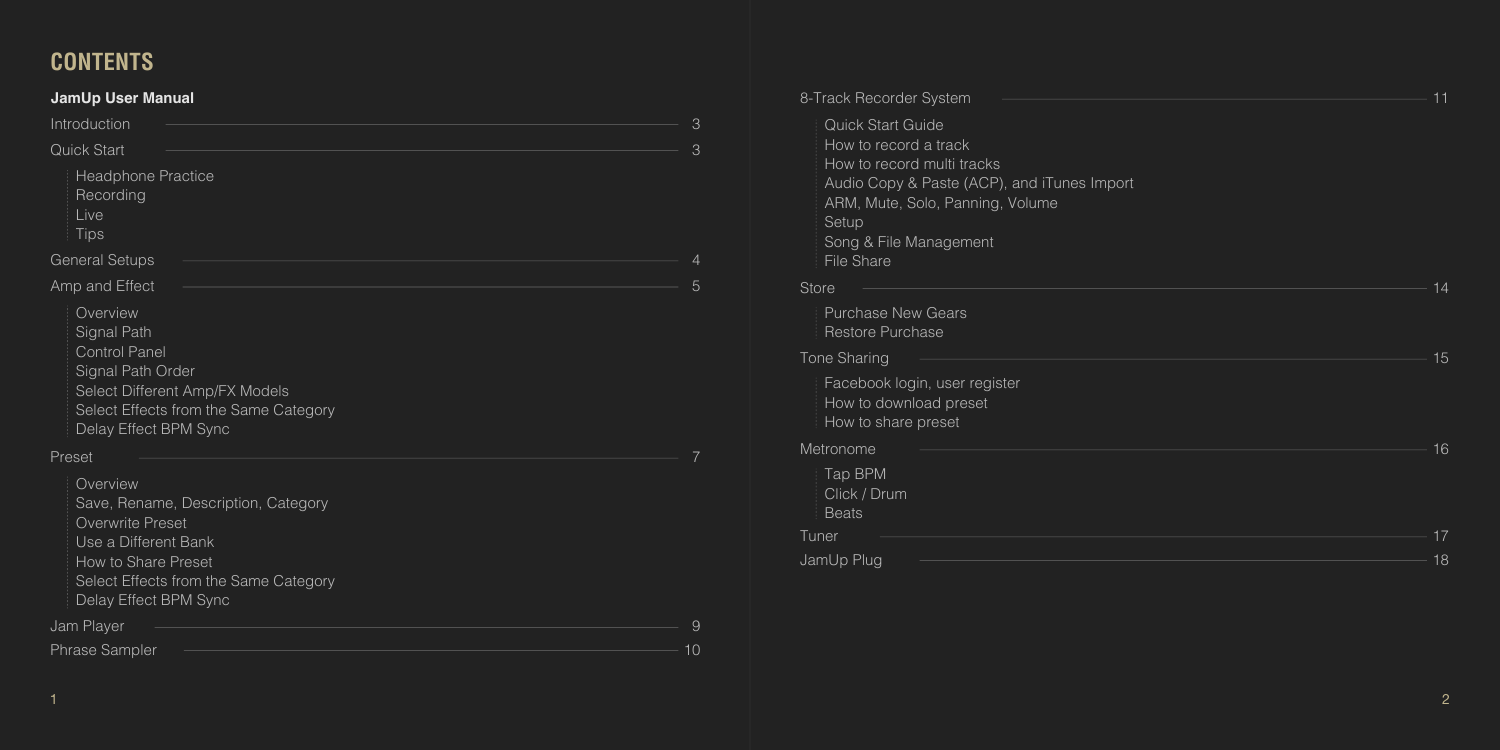### **INTRODUCTION**

This manual is for the latest JamUp Pro XT and JamUp XT app, for iPad, iPhone and iPod touch, please always update your app to the latest version.

### **QUICK START**

JamUp is a guitar multi-effect app designed with JamUp Plug. Simply connect the JamUp Plug to your iOS device, plug your guitar into the ¼ inch jack, and connect your headphone or PA system to the inch jack, start the app and it's ready to rock. Once connected, the volume LED bar indicates the app's output level.

JamUp supports most iOS headset and USB guitar audio interface.

To start, simply select a preset from the preset page, browse through each preset can help you to learn the possibility of the tone creation.

In the signal path area, you can turn on/off each amp and effect, change the order of the signal path. Single tap the small icon on the signal path, you can select the control panel of the amp/effect to adjust each parameter. Experiment with different combination, you can create your own preset and save in the preset page.

In live performance or recording, it's highly recommended to use Airplane Mode to minimize the interference from external signals.

## **GENERAL SETUPS**

#### **Headphone**

First, connect your guitar interface to your iPhone, iPod touch, or iPad (we recommend the JamPlug from Positive Grid for headphone jack interfaces or one of many dock connector interfaces like the Apogee Jam). If using a headphone interface, connect your guitar cable and headphones to the interface prior to activating JamUp. Make sure your volume is not too high at first. If you are using a dock connector type interface, plug it in and connect your guitar. Plug headphones into the headphone output of your device. Launch JamUp….you are ready to ROCK!

### **Recording**

Recording your sound can be achieved in a number of ways. From the device, you can record and overdub your riffs from the Sampler or in conjunction with other apps that are compatible with Audiobus. For those of you who would like to record JamUp sounds straight to your computer DAW, simply connect a 1/8″ cable to the output of your device or the device's interface and plug the other end of the cable into your computer interface ( a 1/4″ adaptor may be needed for this).

### **Live**

For live playing, connect your device as described above and connect the output of your device or interface to a) an amplifier or b) a PA system or mixing board.

### **Tips**

Be sure to put your device in airplane mode to prevent incoming messages from interrupting your play…or blasting an email notification to your audience. It is usually good practice to keep your device volume at about 7/8 of it's full range, while keeping the app volume slider just over halfway. If playing through an amplifier, try starting out with your amp on a clean channel and have your EQ set to 12 o'clock. This will give you a good starting point where you can adjust overall tone within the app itself.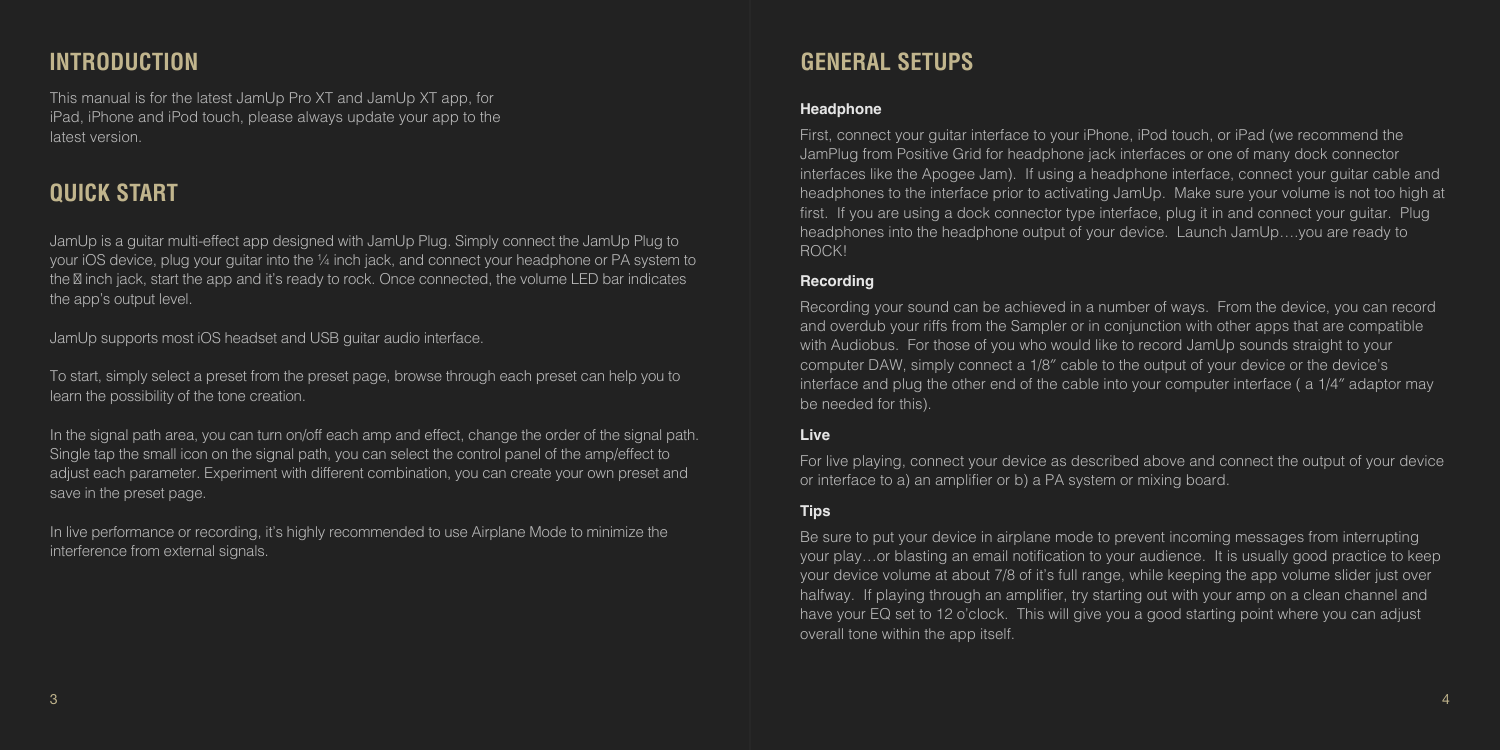### **AMP AND EFFECT**

### **Overview**

JamUp offers some of the best sounding guitar and bass amps/effects for your iOS device. The following will help explain the layout of amps and effects in order to get you on the road to achieving great tone.

### **Signal Path**

The signal path is kind of like a timeline for your amp and effects. Your guitar would be first in line with amps/effects following. You can change the order of the amp or effects in the signal path to achieve different sounds. We recommend using the noise gate in the first slot at all times in order to reduce any unwanted hiss coming from your guitar or pickups.

### **Control Pan**

The control panel can be accessed by tapping on the "gear" icon in the lower right section of the screen. Here you will be able to set up different features of the app to your liking. You can turn on background audio to allow the sound of the app to continue to play while you browse another app, change how the knobs respond to your touch (linear or rotary), as well as the latency settings. Here you will also find settings that will enable certain 3rd party controllers such as AirTurn pedals. Another great feature is choosing how the output is routed: left, right, or both channels. This is also where you login or set up an account for JamUp's Tone Sharing feature.

### **Signal Path Order**

The signal path order can be customized to your liking. We recommend starting with a noise gate. From there you can tailor your sound by putting amps or effects in different slots. To do this, simply tap and hold an effect or amp in the chain and drag them to a place in the signal chain. One example for a distorted guitar sound would be: noise gate, distortion pedal, EQ pedal, amp, chorus, delay, and reverb. Any of these items can be turned on or off by "flicking" them up (out of the signal path) or down (into the chain). Alternately, you can tap on the effect and tap the red LED light to turn the effect on or off.

### **Select Different Amp/FX Models**

Switching to a different amp or effect is a breeze. Double tap the amp or effect you would like to change. This will bring up a scrollable picture menu of the various amps or effects available to you. To choose one, simply tap the amp or effect you wish to use. Tap the "back" arrow to return to your signal chain which will now be equipped with the amp or effect you have selected.

### **Select Effects from the Same Category**

At times, you may feel that you need more than one effect of the same category (stomp, delay, mod, etc) in your signal chain at the same time. This is achieved by double tapping the effect you would like to change. Three small dots will appear in the lower left hand corner of the pop up menu. Tap this icon and a choice of effect categories will appear. Choose a category and the effects available will show up in the menu. Tap on the effect of your choice, hit the back arrow and the effect will now appear in your signal chain. You can now drag this effect to the desired position in the chain by tapping and holding the effect.

### **Delay Effect BPM Sync**

All the delay effects are equipped with a BPM sync feature indicated on each pedal by a small BPM switch. Activating this switch (by tapping it) will sync the delay effect with the current BPM of the metronome located at the top of your screen.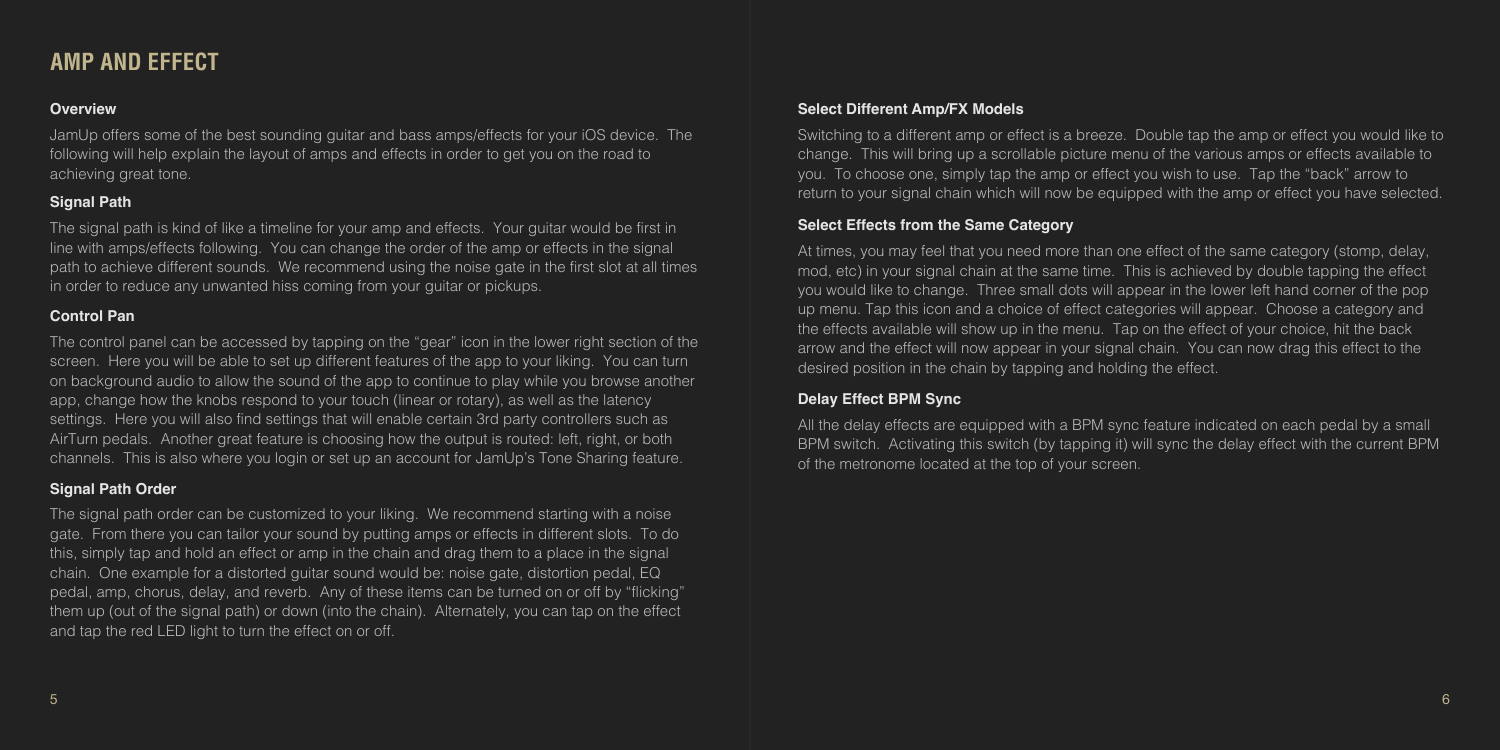### **PRESET**

### **Overview**

The presets consist of four banks that hold sixteen presets each. Here you can store your own configurations, save downloaded presets shared by other users, upload your own presets for others to try, and rename the banks and their contents.

#### **Save, Rename, Description, Category**

To save a preset, first have your signal chain in the order you would desire with all your amp and effect settings configured. Next, tap the preset button on the bottom of your screen. Now choose a bank you would like to save it to. Now decide which block you would like to save your preset in. You can scroll left and right through the blocks. Now tap and HOLD the block to save. A menu will appear and you can name your setting, give a description of the sound, and choose a genre you feel best describes the sound. When you have finished, tap the done button on the upper right and your preset will now show up in the selected bank and block.

### **Overwrite Preset**

You may want to make changes to a preset that was previously created. To do this, tap on the preset to load it. Make any adjustments needed and when you are finished, tap and hold the preset block. If the information for the preset is the same in its description, you can hit done and overwrite your sound.

### **Use a Different Bank**

Switching banks is simple. Tap on the bank you would like to use and a new group of sixteen preset blocks are available to use.

### **How to Share Preset**

To share a preset you must first create an account (located in the settings gear icon in the lower right hand portion of your screen). Once you have created and logged in to your account, you can select a preset to share. This requires an Internet connection in order to upload your setting. Select the preset you wish to share. Next, tap and hold the preset block. At the bottom of the info for the preset, you will see the share function. Turn this to "on" and press the done button. Your preset is now available for other users to try out and download.

The preset supports MIDI control, the MIDI message table is shown as follow:

### MIDI Control Preset:

| <b>MIDI Message</b> | <b>Preset Number</b>  |
|---------------------|-----------------------|
| PC <sub>0</sub>     | Preset A1             |
| PC <sub>1</sub>     | Preset A2             |
| PC <sub>2</sub>     | Preset A3             |
| PC <sub>3</sub>     | Preset A4             |
| PC <sub>4</sub>     | Preset B1             |
| PC <sub>5</sub>     | Preset B <sub>2</sub> |
| PC <sub>6</sub>     | Preset B3             |
| PC <sub>7</sub>     | Preset B4             |
| PC <sub>8</sub>     | Preset C1             |
| PC <sub>9</sub>     | Preset C <sub>2</sub> |
| <b>PC 10</b>        | Preset C <sub>3</sub> |
| PC 11               | Preset C4             |
| <b>PC 12</b>        | Preset D1             |
| PC 13               | Preset D <sub>2</sub> |
| <b>PC 14</b>        | Preset D <sub>3</sub> |
| PC 15               | Preset D4             |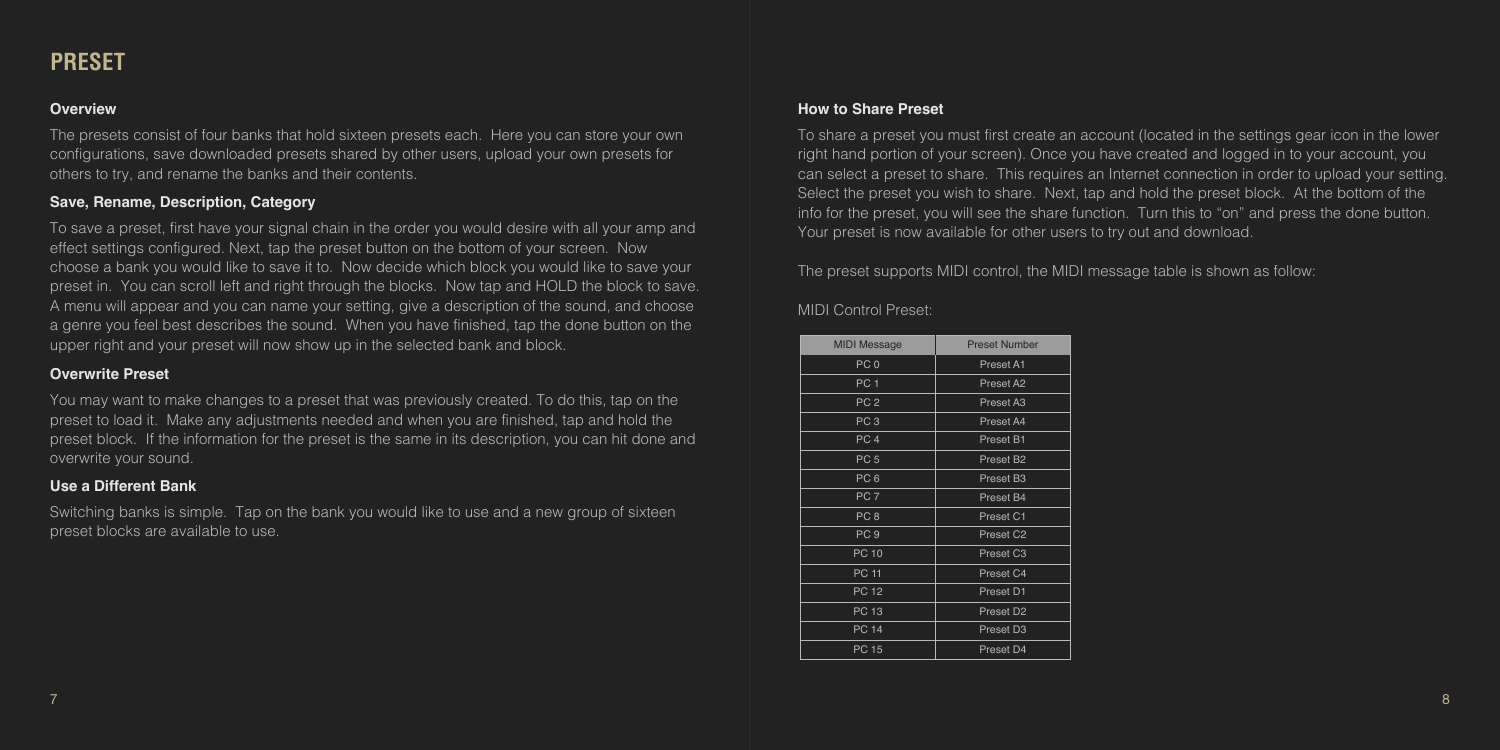Jam Player is an awesome practice tool right on your iOS device. Not only can you select and loop a section of a song, but also you can use the hi-definition Tempo Change function to slow down the playback speed without affecting the pitch, change the pitch without affecting the playback speed.

To load a track, press the LOAD SONG button to go into iTunes library page, browse and select the track from the library, Jam Player will automatically start playing back the selected track.

Jam Player equipped with a time stretching engine, by which you can playback the track at faster or slower speed without changing the pitch, or you can change the key of the track without affecting its playback speed, you can do both. Simply adjust the SPEED and PITCH control to obtain the desired effect.

To define a loop section when playing a track, press the A button at the moment of the current playback to define the start of the loop, and press the B button to define the end of the loop. To start playing back the loop, press the LOOP button.

### **JAM PLAYER PHRASE SAMPLER**

Phrase sampler is a loop based, sound-on-sound overdubbing recording machine. It's a simple way to create a track within minutes, you can export and share the recording.

To start, press the REC button and the sampler will start recording mode. Once recorded the base track, press STOP button to stop the recording, or press PLAY button to playback recording.

To create a sound-on-sound overdub, press DUB button, the sampler will playback the previous recorded track and will start recording, press STOP button to stop overdub, or press PLAY button to playback the recording.

The loop length can be defined manually or automatically. Manual loop length is set when user stop the base track recording; the automatic loop length is set when user use the UP and DOWN button before the base track recording. You can select the loop length mode in the SETTINGS page. The loop length is defined by the number of bars, and the length of each is tied to the global metronome setting. You can setup the BPM in the metronome page by pressing the BPM numeric value in the upper information bar.

There are three start mode in the phrase sampler: AUTO mode: base track will start recording when a guitar signal is detected. MANUAL mode: base track will start recording when press the REC button. 4 BEAT mode: base track will start recording 4 beats after pressing the REC button. You can select the start mode in the SETTINGS page.

You can SAVE the phrase sampler recording by pressing the SAVE button, recorded track and BPM information will be saved in a unique sampler project file. You can export the recording to iTunes app folder. You can load the saved projects by pressing the LOAD button.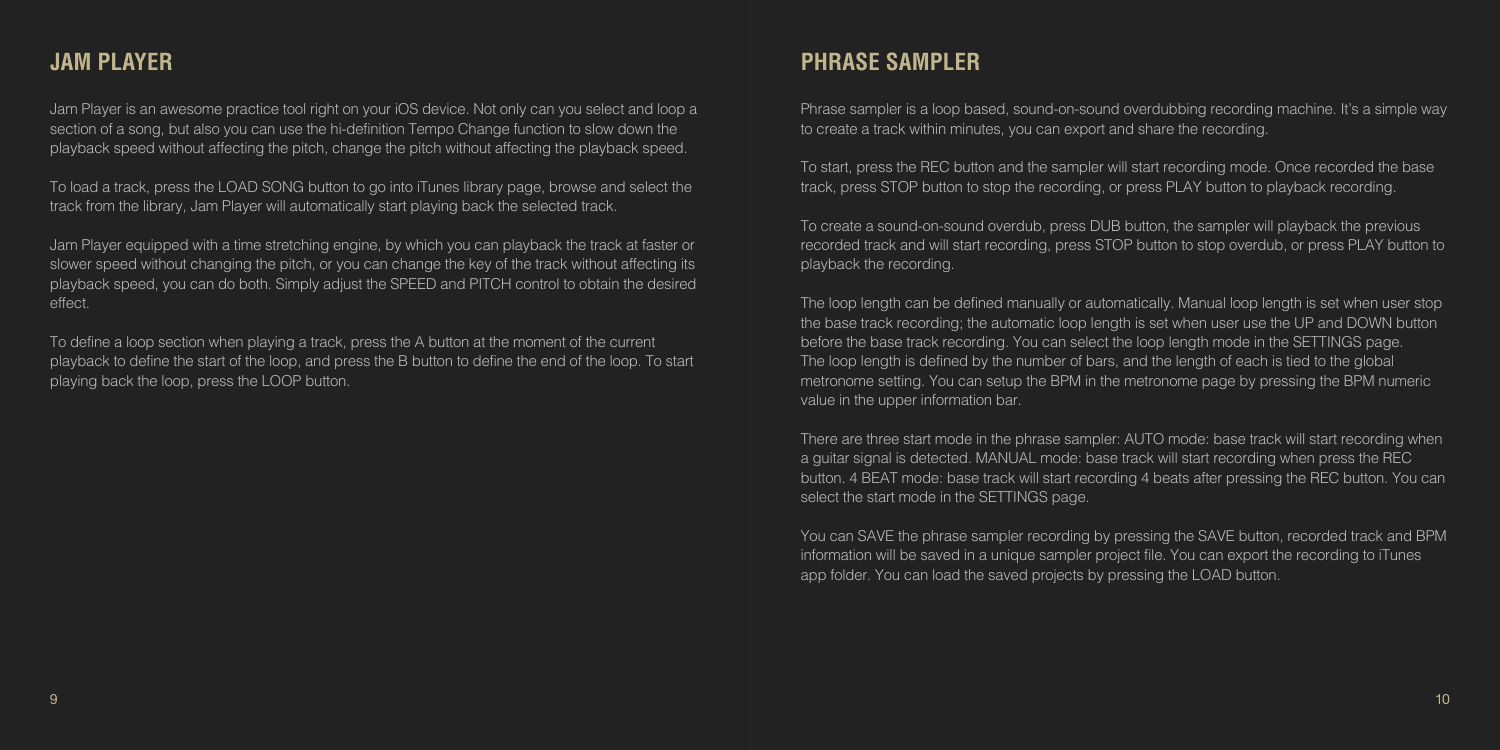### **8-TRACK RECORDER SYSTEM**

### **Quick Start Guide**

To access the 8-track recorder press the "8-Track" icon on the bottom of the screen. The 8-Track recorder allows users to create full songs in a simple, yet powerful interface. Record multiple guitar and bass tracks, import drums and other audio via ACP (audio copy/paste), mix levels, adjust the panning of each track, and includes various options to export your songs.

### **How to record a track**

To start recording a track, arm the track you would like to record in by tapping the red "ARM" button at the bottom of the track. Now tap the red "record" button on the right of the screen located directly above the "playback" button. To stop recording, press the "record" button again. To play back the track press the rewind button and then press "play".

### **How to record multi tracks**

To record multiple tracks, simply arm the tracks you would like to record on and follow the steps above.

### **Audio Copy & Paste (ACP), and iTunes Import**

You can import audio from other apps or music from your iTunes library and place it in a track. To do this, tap on the top of the track you would like to paste audio to (track1, track2, etc.). Make sure you rewind the track before you paste the audio so your imported audio will paste to the beginning of the track. When you tap the top of the track, you will be given a few options:

- ・ Rename this allows you to name the track (guitar, bass, drums, etc)
- ・ Copy this allows you to copy the track and paste to another track (select the track to paste to and tap paste)

• Paste - allows you to paste audio from another source or app (providing the app supports ACP..audio copy/paste)

・ Import - this will bring up your iTunes library and allow you to paste songs stored on your device's library into a track.There is also a "clear" option which will erase all audio from the selected track.

### **ARM, Mute, Solo, Panning, Volume**

- ・ To ARM a track, simply press the red "ARM" button under the track. This allows audio to be recorded on this track.
- ・ The Mute button "M" disables the volume of the selected track (this can be used to mute multiple tracks)
- ・ Solo "S" will only play the audio recorded in the selected track (this can be done on multiple tracks at a time)
- ・ Panning allows you to shift the track's audio left or right. Turn the red knob at the top of the track left or right until you reach the desired position. This works well for mixing multiple guitar tracks, allowing them to occupy their own "space" instead of everything coming through the center channel…which can get a little "muddy" or crowded.
- ・ Panning allows you to shift the track's audio left or right. Turn the red knob at the top of the track left or right until you reach the desired position. This works well for mixing multiple guitar tracks, allowing them to occupy their own "space" instead of everything coming through the center channel…which can get a little "muddy" or crowded.

・ Volume: the volume slider for each track can be used to mix the level of each track…raise or lower the slider in order to get the perfect mix when dealing with multiple tracks.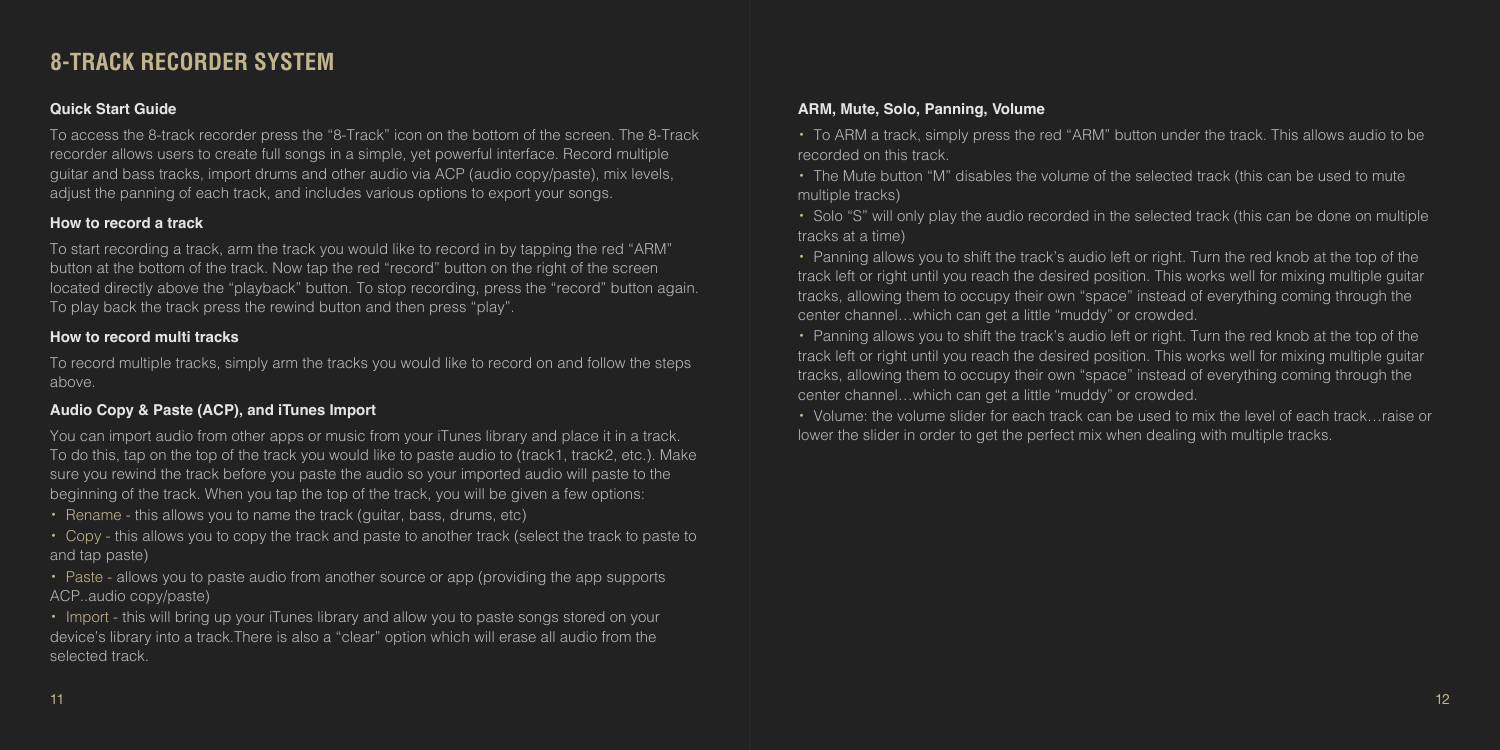#### **Setup**

4 Beats Count-In – This option will count 4 beats before recording

### **Song & File Management**

- ・ New creates a new song with all tracks clear at the beginning
- ・ Save allows you to save your song and give it a name
- Save As gives you the option to save the song under a different name without overwriting the previous version
- ・ Open brings up a menu of previously saved songs that you can load into the recorder

### **File Share**

- ・ Email : this option allows you to email the song to yourself or someone else
- ・ Audio Copy pastes the audio to the clipboard, enabling you to paste your tracks or song into another app

・ iTunes : this option will store your song and allow you to retrieve it via iTunes when your device is connected. To access this, first connect to iTunes on your computer, click the "apps" tab, scroll down to file sharing and click on JamUp. In the window to the right you will find the files available to you that are stored in the app and you can save them to a folder on your computer.

### **STORE**

#### **Purchas New Gears**

To purchase new gear from the store, touch the store icon on the bottom of the screen and choose amps, effects, or bundle. Here you can browse through many different amps and effects or bundled packages.

#### **Restore Purchase**

To restore previously purchased items, go to the store icon, choose a selection and in the upper right corner, press "resore purchases". Your amps and effects will now be available to use within the app.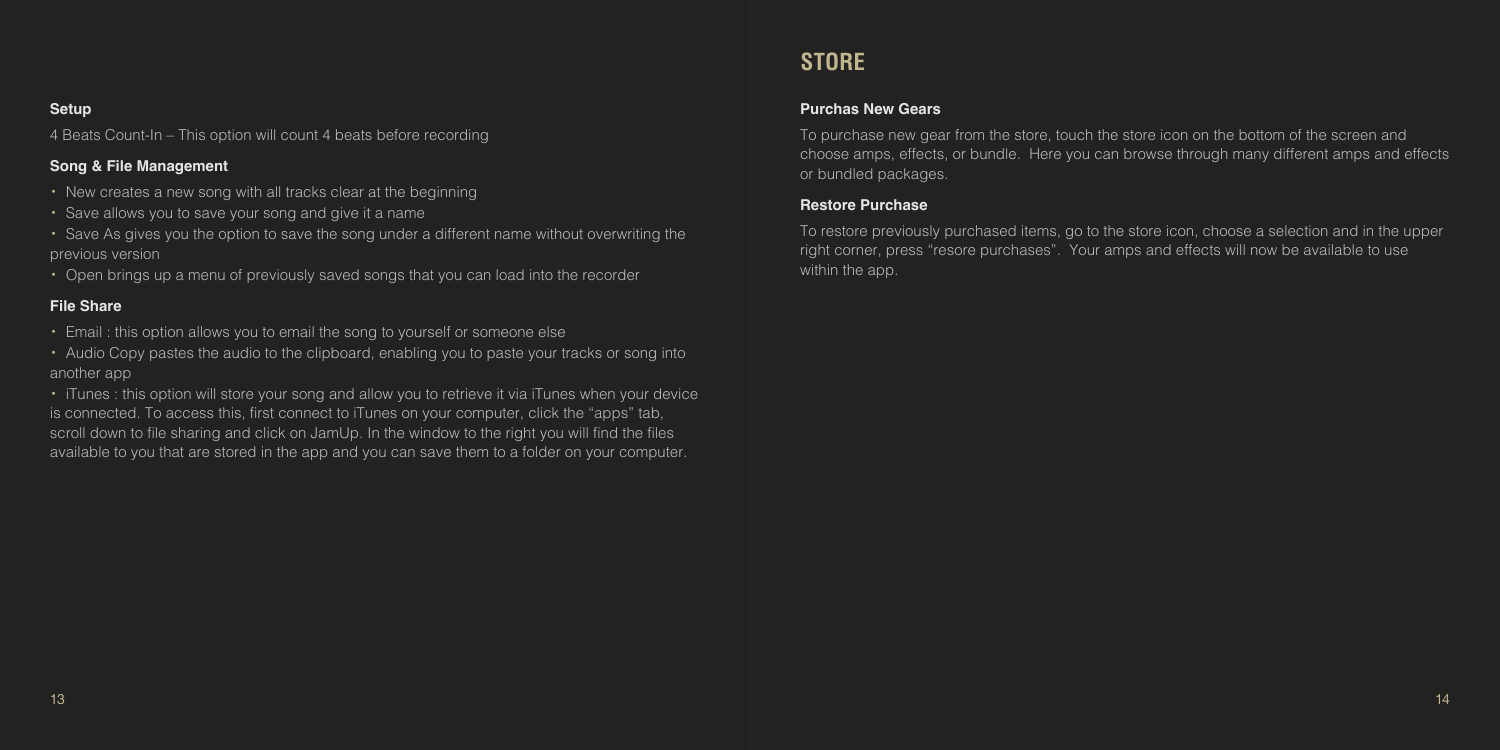### **TONE SHARING**

### **Facebook login, user register**

In order to share and download presets, you must first create a username and password. You can link this feature to your Facebook account. To start, touch the small gear in the bottom right hand corner of the screen and scroll down to Login.

#### **How to download preset**

To download a preset, touch the Share tab. Here you can choose to browse featured artist presets, most popular, or newly added presets from other users. To preview a preset, simply touch on one you would like to hear…if you own the equipment used to create this preset, you can play it now. To download, touch the "send to" icon in the up right side of the preset window. Then choose a destination for the preset in your banks.

#### **How to share preset**

to share a preset, load the preset you wish to share, then hold the preset button down press the share icon when prompted. It will now be accessible to other users.

### **METRONOME**

To access the metronome, tap the BPM in the top portion of your screen. The metronome can be set by using the slide wheel by turning it left or right to raise or lower BPM.

### **Tap BPM**

To set BPM by tap, first turn the metronome on (tap the power button in the top right corner) and continuously tap the "tap" button in a rhythmic fashion to match the beat of your song.

### **Click / Drum**

you can choose the sound of the metronome by choosing click or drum options. click will give you a high pitch followed by a low pitch click. Choosing drum offers a hi-hat type sound followed by a bass drum sound.

#### **Beats**

There are a few beats you can choose the metronome to keep time in. 2/4, 3/4, and 4/4. To switch beats, simply press the 2, 3, or 4 button